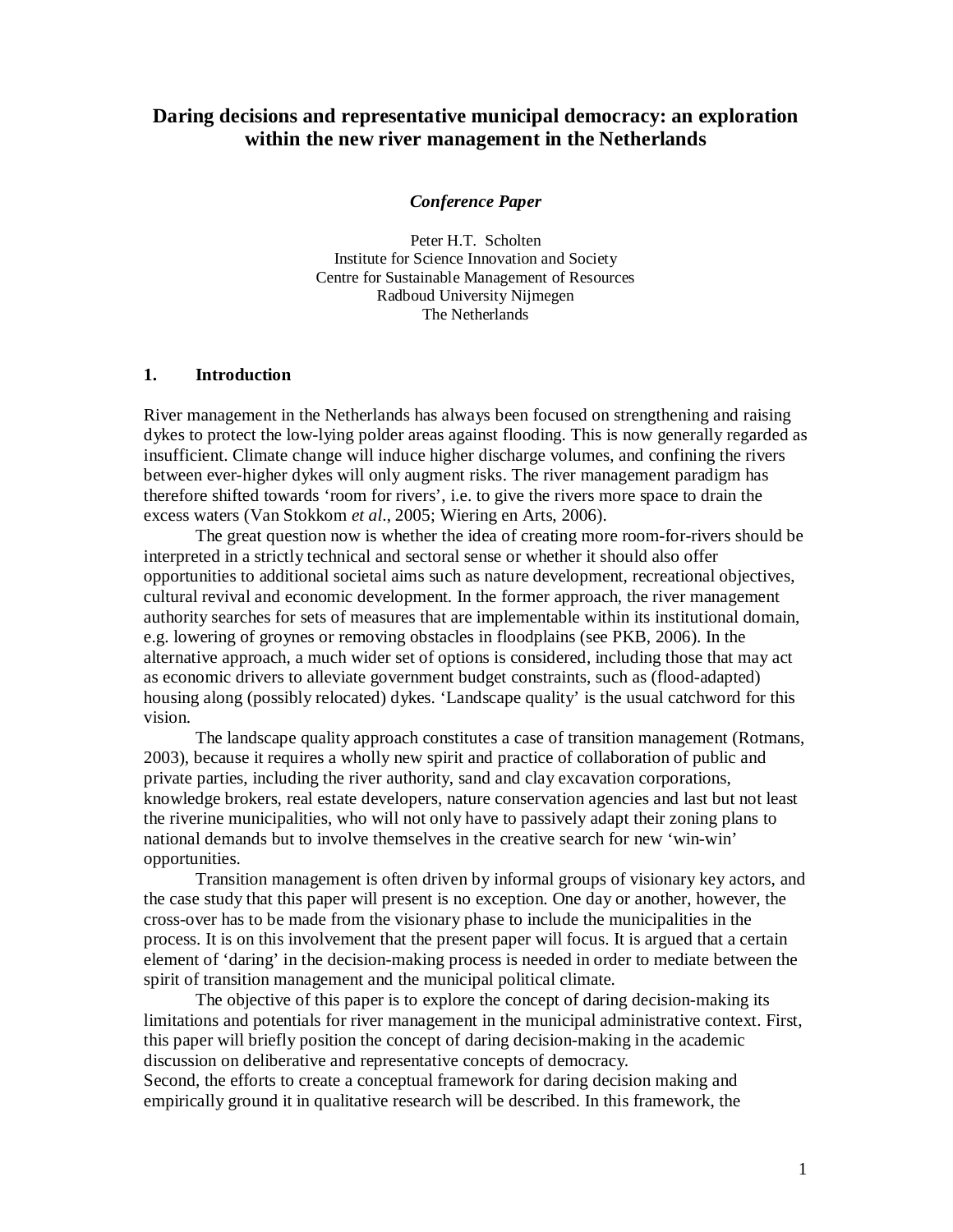conditions for daring political decision making are further explained. Then a brief description of the project WaalWeelde, being a typical case of transition management, is given. In the last section, the question whether this form of river management is actually stimulating daring municipal decisions, is explored. The discussion will relate some of the empirical findings in the research to elements in the political philosophy of Rousseau, who distinguishes between the *general will* and the *will of all*.

## **2. Relating daring decision-making to current concepts of democracy**

The theoretical discussion on western democracy centers on 'deliberative' and 'representative' interpretations of democracy. In a most extreme view the representative theory is based on the idea that political elites compete for votes of the public similarly to how shopkeepers compete for customers. The public decides who is allowed to govern, but further political decisions are made within professional, or 'elite', circles. These elite are then supposed to find a balance between short term and particularistic interests versus the longterm and collective goods. These decisions must then be explained to the elected councils and the public. Deliberative democracy theorists argue that the representative interpretation lacks a basic principle of democracy, inspired by the normative claim that citizens should be able to co-determine the specific political decisions that affect their lives (Renn, Webler  $\&$ Wiedermann, 1995 p.21).

In the Netherlands, this interpretation of democracy has been gaining popularity throughout the 1990's. In general, two basic forms of deliberative democracy can be identified. The first is a *non-selective deliberation* which involves a public participation with possibly all members of society. The second form can be described as a *selective deliberation*, in which specific stakeholders are invited to participate in the decision-making process.

The danger in all forms and styles of democratic decision-making, especially on the municipal level, could be the tendency to solely focus on short term aspects. In an attempt to secure their position, elites might be fixed on keeping the vote of the public and therefore focus their policies on the short term interests of the people. Stakeholders that are invited in the decision-making process might use this phenomenon in order to set the agenda according to their own short-term needs. It is often seen that projects experience difficulties in involving all parties and therefore lack the necessary public legitimacy (van Stokkom, 2006 p.10). But even if projects are focused on long term public good, these majority interests can be effectively blocked by persistent minority groups that vigorously promote and defend their own short term interests. This obviously useful element of checks and balances in a democracy can in some cases have a negative impact on innovative decisions-making.

The Dutch municipal structure is largely composed out of a mixture of representative and deliberative institutional arrangements, in which short-term interests tend to dominate. In the first and primary arrangement the administrator is confronted by a municipal electorate and a municipal council that may often be manipulated to some extent but hardly ever emanates an invitation to visionary, long-term decisions. In the deliberative structure the administrator is confronted with citizens or local interest groups for which basically the same applies. A change in this composition is needed in order to provide a basis for visionary, longterm decisions.

In the case of WaalWeelde, municipal administrators that take part in the project have a key role in the pivotal moment of connecting the visionary transition-arena with the political culture and structure of the municipality. In order to mediate between the transition-arena, with it's long term perspective and experimental character, and the conditions of the political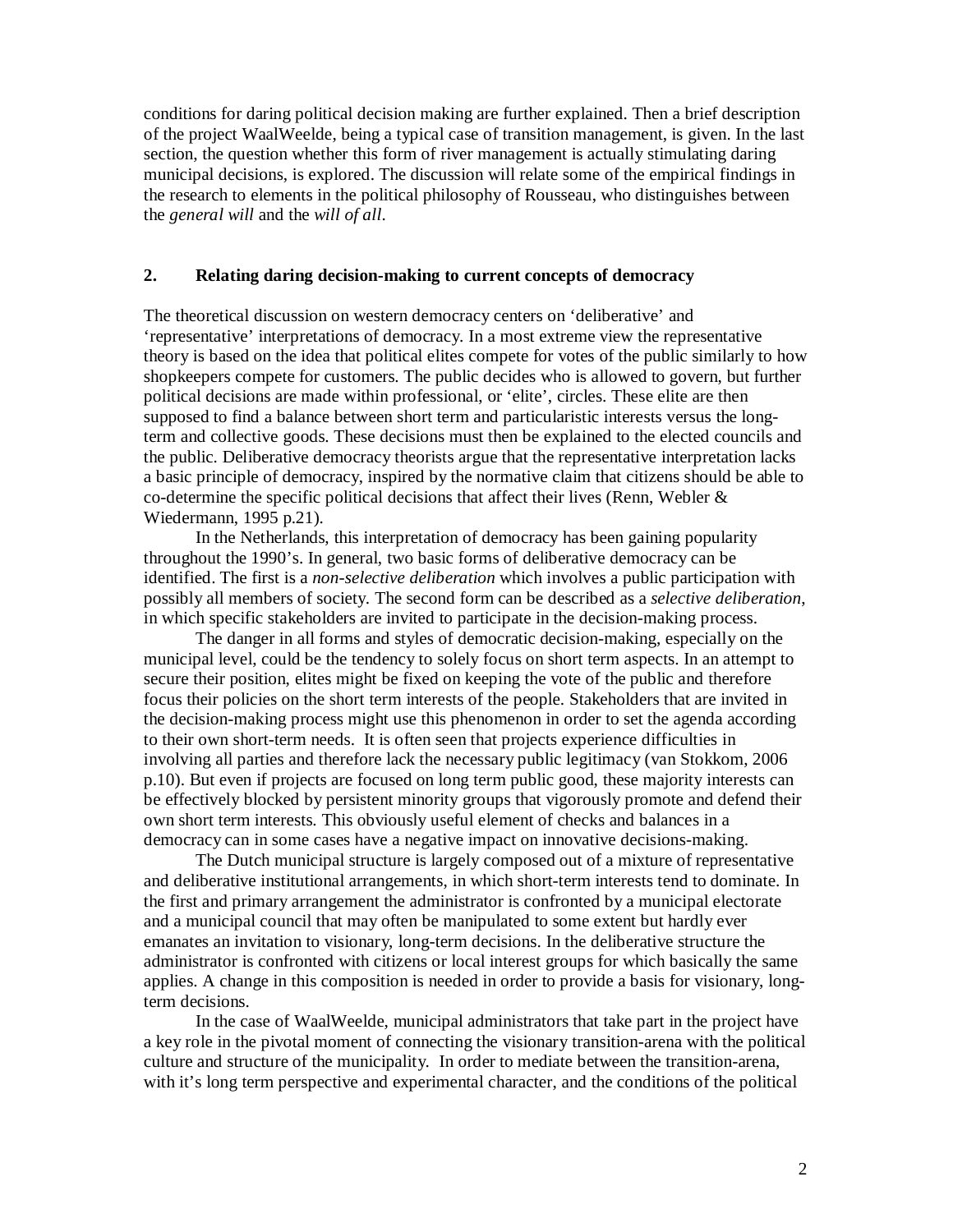domain in which short term results and public support are dominant, a certain element of '*daring*' within the democratic context is needed.

The question explored in the paper therefore is: how do municipal administrators manage to bring an element of *'daring democracy'* about river management into this representative and deliberative municipal context, and how may visionary outsiders stimulate daring municipal decisions. The concept of daring democracy refers to daring planning and decision-making, within the bounds of the foundational principles and rules of democracy.

### **3. Methods**

The first stage of the ongoing research was devoted to understanding the concept of daring decision making, through efforts of linking theory to practice. A conceptual exploration of existing literature could form the basis for an *outsider's* (*'etic'* in anthropological terms) view on daring decision-making. Qualitative empirical research methods were then used to ground these theoretical ideas in the every day practice of municipal administrators and thus combine the *etic* notions with *emic (or insider's)* views.

Through strategic sampling, six reputedly *'daring'* administrators and one civil servant, working outside the context of the WaalWeelde project, were found. Based on open interviews with these administrators of different municipalities in the Netherlands an initial conceptualisation of daring decision making could be formed. In these interviews, administrators could discuss the issues of daring decision-making and its conditions and constraints, in the in the light of their own projects. The political process and the different parties that play an important role were largely described.

The interviews were transcribed and processed with the text analysis programme MAXQDA. In this analysing phase, the specific procedure of grouping coded segments in order to distinguish certain categories is done by myself as well as two others (a fellow social scientist and a philosopher). The categories that were created independently showed an almost complete overlap. With these intensive coding and analysing procedures a first step in forming a model for daring decision making is explored. Expert rounds are being held in order to test it and expand it further.

The model thus constitutes an exploratory but empirically grounded definition of daring decision making as well as a first description of the conditions needed in order to achieve such decisions. A provisional version of the model is presented below.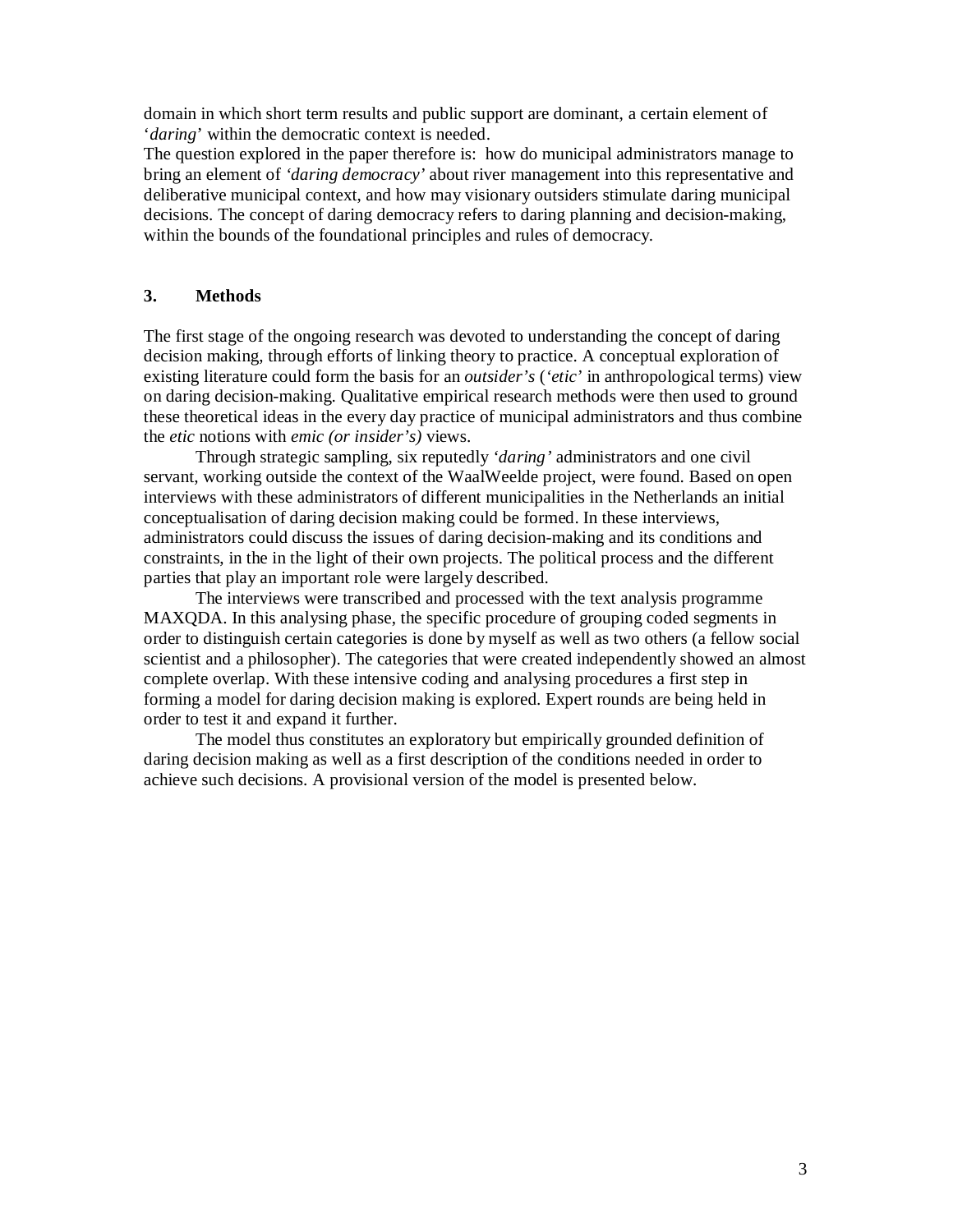# **4. Conceptualising daring decision-making**

The conceptual model for daring decision-making is depicted in two figures. The first will give an insight in what is meant by daring decisions, based on the data that was gathered. It provides us with a grounded definition of the concept. The second figure will give an overview of the conditions that are needed for daring decision-making processes.

# **4.1 What is daring decision-making?**

"You see, the every-day expected policy has nothing to do with daring decision-making. But something that changes the course, ambitious...a substantial change...Something that will make you sweat, that is daring decision-making…It contains risk."

(Dutch municipal administrator in interview, July 2007)

In the analysis of the interviews, the answers to the question on defining daring decision-making can be grouped into four major categories that summarise the different elements of daring decisions. These dimensions are provisionally depicted in figure 1.





The elements of controversy and innovation are linked to some extend. Daring decisions often are contradictory to other interests, because some or a lot of people will object them or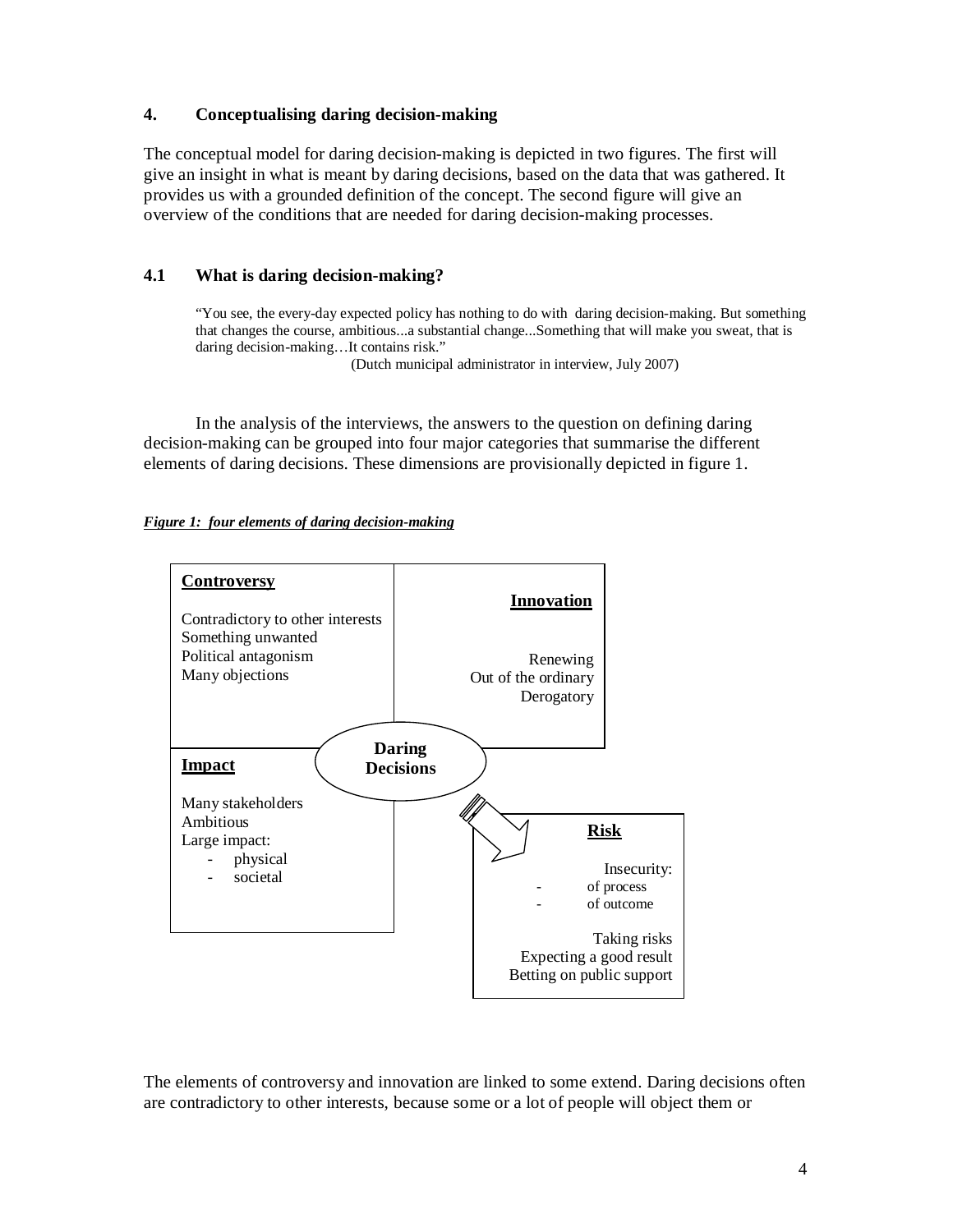because they don't fit the political agenda and corresponding budget. This agenda is often focussed on business as usual and ideas or policy proposals that are innovative or derogatory are conflicting with such an agenda:

'What you see in daily practice is business as usual. Passports, making sure children can go to school, keeping the streets clean… Everything different from these tasks; that has a perspective of development… that is daring decision-making.'

(Municipal civil servant, June 2007*)* 

It needs to be emphasised that innovative or derogatory ideas can be both positive and negative and therefore daring decision-making is obviously not intrinsically good. The American war in Iraq is a clear case in point.

Another element of daring decisions can be the impact of the project that is proposed. This has to do with the number of people that are involved or affected and the high financial consequences it can have:

"You should not forget that daring decisions often have a great physical impact! And the question is; who is going to pay for it. Then it is daring decision-making. If the yearly financial budget is always balanced out with all the normal things a municipality has to do, what amount of money do you dare to set aside for such a project?"

(Municipal civil servant, June 2007)

But it has also to do with the great impact it can have on the society of a municipality or its physical environment. This was for instance described during an interview, in a discussion on the public resistance against the building of a trailer park:

These are things that nobody wants, I can understand that. And then the council meeting is overcrowded... But you shouldn't be afraid of that, because a lot of people are eventually happy that it will not be built in their street. (Municipal administrator, May 2007)

All characteristics mentioned above entail a certain risk in initiating these processes of daring decisions. Risk seems to be the element of denotation in the concept. Daring decisions always have an element of risk, whether they are either controversial, innovative, having a high impact or a combination of the three other elements.

In daring decisions the outcome of the policy-making process is unclear, it is unknown if there is any support, both in politics and in society and it is uncertain if this support will eventually develop. One of the interviewees described it as follows:

 'You don't know what the outcome will be...and you must have the courage to enter this process and let it go its way. Along the way you try to intervene but you never know how it will work out. We are used to think in timeframes and schematics but in daring decisions you must let these go....'

In this process of a daring decision the administrator has to cope with the insecurity of whether or not he will get support for his ideas. The way to do this seems to be a matter of trust:

'If you start walking, then the path you walk on will come to existence as well. My policy now has a strong public support but if I would have asked people for their support when I started it, a few years ago, I probably wouldn't have gotten it. Now I do, because you implement it. It's like the chicken and the egg…'

In another interview this point is even stronger suggested. Trust in your self and in the proposed policy has, in this case, to do with being the representative of the people and therefore representing their best interests.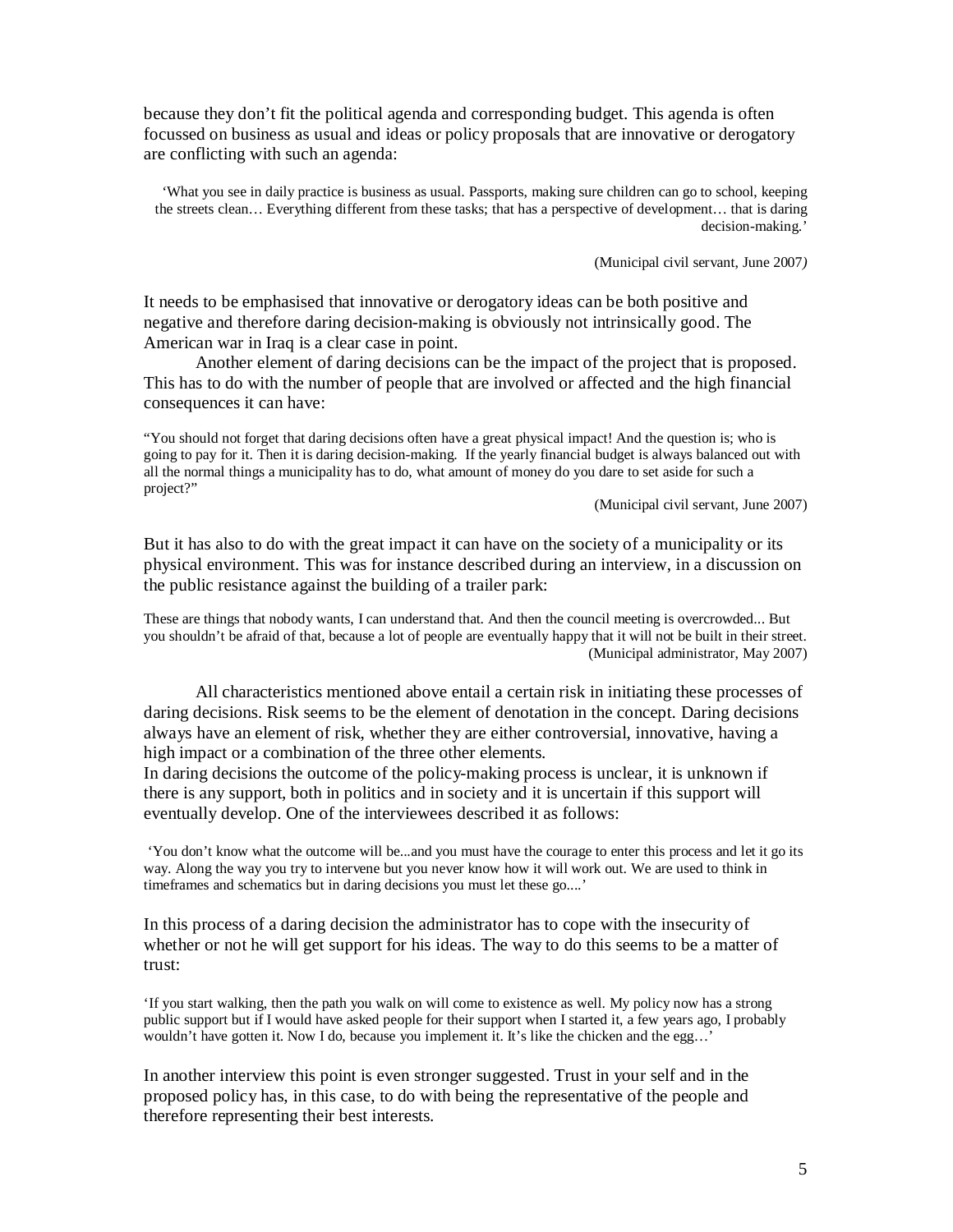'…That is the point, because you know what people want. It is just that they don't trust that it is possible to reach what they want in this way. So if you reach it anyway then you will get the public support, I am convinced of that.'

Daring decisions, in the view of individual municipal administrators are decisions that are risky to make, often have an innovative character, with a high impact on society or its environment and therefore bring forth a certain controversy.

Daring decision-making can therefore be, informally, defined as making decisions whilst betting on public and political support.

A more formal definition of the concept, linking the empirical findings to theoretical concepts as they are found in the political philosophy of Rousseau (1968), can be found in the discussion. First an overview of the conditions needed for daring decision-making is given in the following section.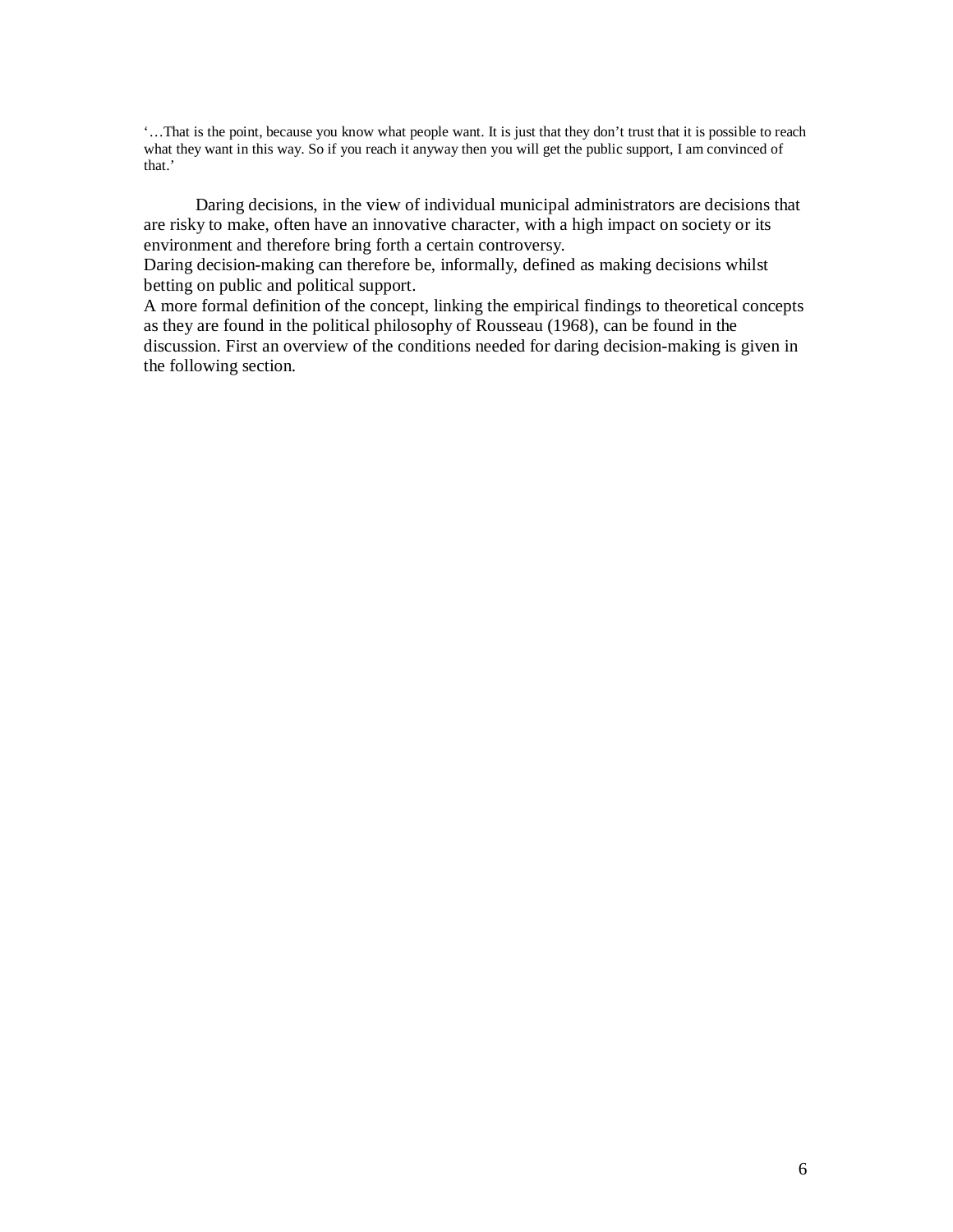# **4.2 Conditions for daring decision-making**

What is needed in order to bring a daring idea to the table and make sure that it survives the process of decision-making from policy-proposal to implementation? The answers to this question that were received in the interviews were grouped in specific categories that describe the conditions for daring decision making, found in Figure 2.

The figure is still provisional and needs further reflection and research, but can form the basis for further elaboration on best practises for daring decision-making processes in municipal governments.



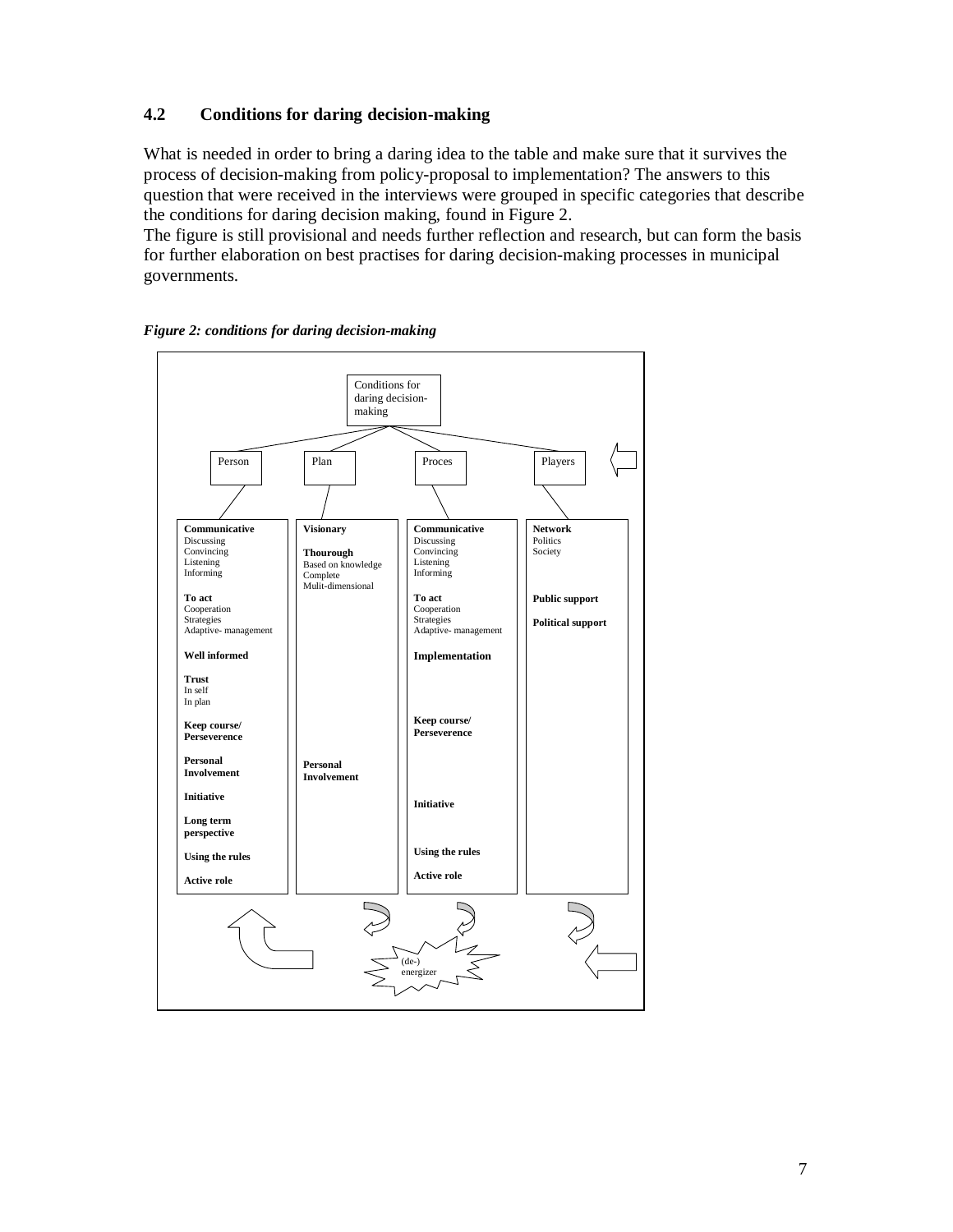#### **4.2.1 Person, plan process and players**

The process of daring decision-making can be categorized into four key-elements. These elements are closely interlinked. The first element is the person that wants to implement the daring idea. The second element is the plan in which this idea is described. The process from policy proposal to implementation is in itself an important element. And the last element can be found in the players that are in the process. The conditions for daring decision-making can be identified accordingly.

One of the most important elements according to the obtained data is the person behind the daring decision. To make a daring decision you need excellent communicative skills not only to inform and convince others of the proposed plans but also to listen and understand the different viewpoints and interests of all parties (players, as they are called here) involved.

In this light a second important skill can be identified. In the interviews it was emphasized that it is important to take action and not just talk about taking action. Therefore the person behind the plan i.e. the administrator must take the initiative in the process of decision-making. A skilled administrator knows how to cooperate with different players in the process and is strategic and adaptive to every situation, but always in such a way that it brings him closer to the ultimate goal. These players are both in the political realm (the municipal council, the provincial or national government) as well as in society (market parties, NGO's and the public).

In order to be successful in this process, the administrator must be very well informed on the subject of the daring decision. The proposed plan must also reflect this knowledge and express a visionary and multi-dimensional strategy. According to the administrators in the interviews it certainly helps when the person behind the plan can express a personal involvement with the plan.

In the process of decision-making the administrator will be confronted with many players. In the confrontation with the public and to some extend the municipal council, in which short-term and minority interests might dominate, the administrator must be able to keep a long term perspective. As it was described in the previous section, trust in the personal capabilities and in the proposed policy as well as the confidence that the policy will eventually receive public support, is very important. In the light of building public support it is essential to implement some small details of the plan in an early stadium in order to show the capability of achieving results.

Using the rules of the game in an attempt to influence the process of decision-making in favor of the proposed policy is a necessary skill in the confrontation with the political players in the process. In this confrontation the administrator must build and use his network both in society and in politics.

It needs to be emphasised that this initial figure is solely based on the interviews with reputedly daring municipal administrators. It is therefore strongly focussed on the administrator as an individual party who, together with a policy proposal, is generating the energy needed in such a process. With this, it lacks to describe processes of daring decisions, based on cooperation, group processes or other entities such as market parties, NGO's or knowledge institutions, that take the initiative and thus can generate the energy that is needed. Furthermore it says little of the relations between the described categories and their mutual influences. These relationships and the possibilities for generating the necessary energy in the decision making process are, for the moment, provisionally marked by the arrows in the figure.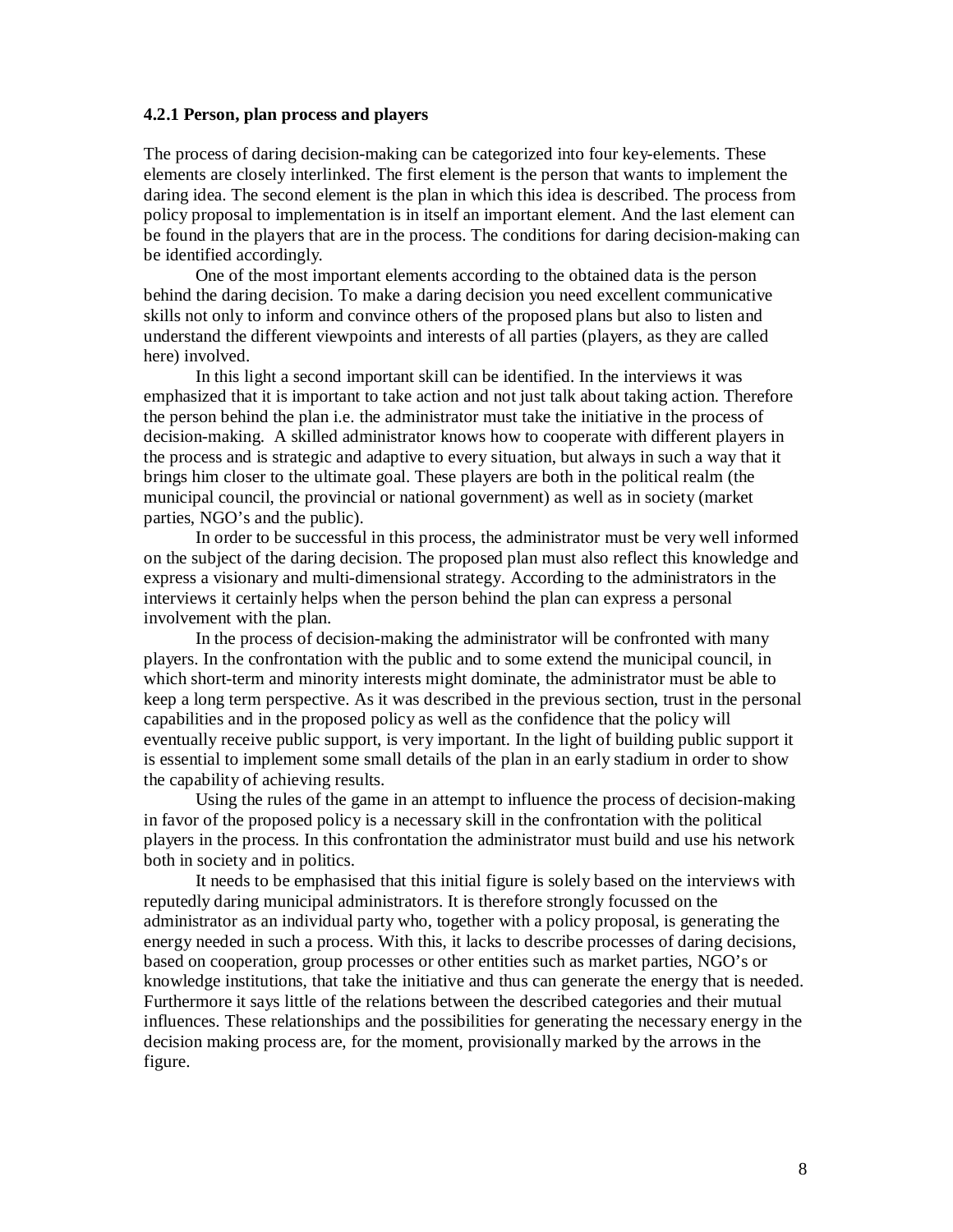# **5. The WaalWeelde project**

The new river management paradigm 'room for the river' has become the basis for the latest government proposals on river management policies. So far, possible solutions are searched within the institutional domain of the water management authority. In case of the river Waal these measures boil down to an integral lowering of the existing groynes. This strictly technical approach is effective in creating room for the river, but without any value for landscape quality, which was also one of the main issues of the new river policy.

The project 'WaalWeelde', initiated in the fall of 2006 by a small but visionary group, uses an alternative approach which considers a much wider set of options in a search for a combination of safety measures, enhancement of landscape quality and economic activity. The project creates a 'transition arena' (practically organized in so-called 'clusters' of four municipalities each) in which leaders of neighboring riverine municipalities are working together with a wide range of different stakeholders and interest groups, ranging from nature conservationists to real estate developers. The focus is on public-private cooperation in finding innovative solutions for water management. These clusters are practically supported in their activities by a team of facilitators and receive scientific support, for instance in the form of calculations on the effects of plans on the water flow or information on strategies of participation processes with the public.

The WaalWeelde approach is innovative in many aspects. First of all because of its focus on inter-municipal cooperation in creating innovative plans for river-management. Clusters of neighboring municipalities that have a history of ignoring or even competing with each other are now working together, creating linkages both alongside and across the river.

A strong focus is on economic drivers that can alleviate budget constraints for sustainable solutions, such as adaptive building in floodplains, sand and clay excavation and recreational functions. In these projects the linkages between safety, landscape quality and economic activity can be combined.

In a search for innovative ideas, WaalWeelde aims to work with a bottom up approach. Various stakeholders are being invited to join in the process. Apart form this *selective deliberation*, WaalWeelde tries to involve the public directly in the process. A special focus here is on an experiment of *non-selective deliberation* with an interactive internet forum that is used as a channel through which information about new ideas and possible projects is spread and a public debate about the pros and cons on these projects can be held. In combinations with various public meetings, the internet-experiment aims to be an extension of the transition-arena in order to involve the electorate and council of the different municipalities, in the process.

Furthermore, WaalWeelde is trying to facilitate municipal leaders in the pivotal moment of conveying the ideas and visions of the transition-arena into the municipality. The difficult task of providing information to other parties and discussions with opponents in the municipal council as well as in society is necessary to create susceptibility for the development of innovative ideas and the gaining of both public and political support. One of the strategies here is the so-called council conference in which the councils of different municipalities are being invited to share in the ideas and processes of the WaalWeelde project.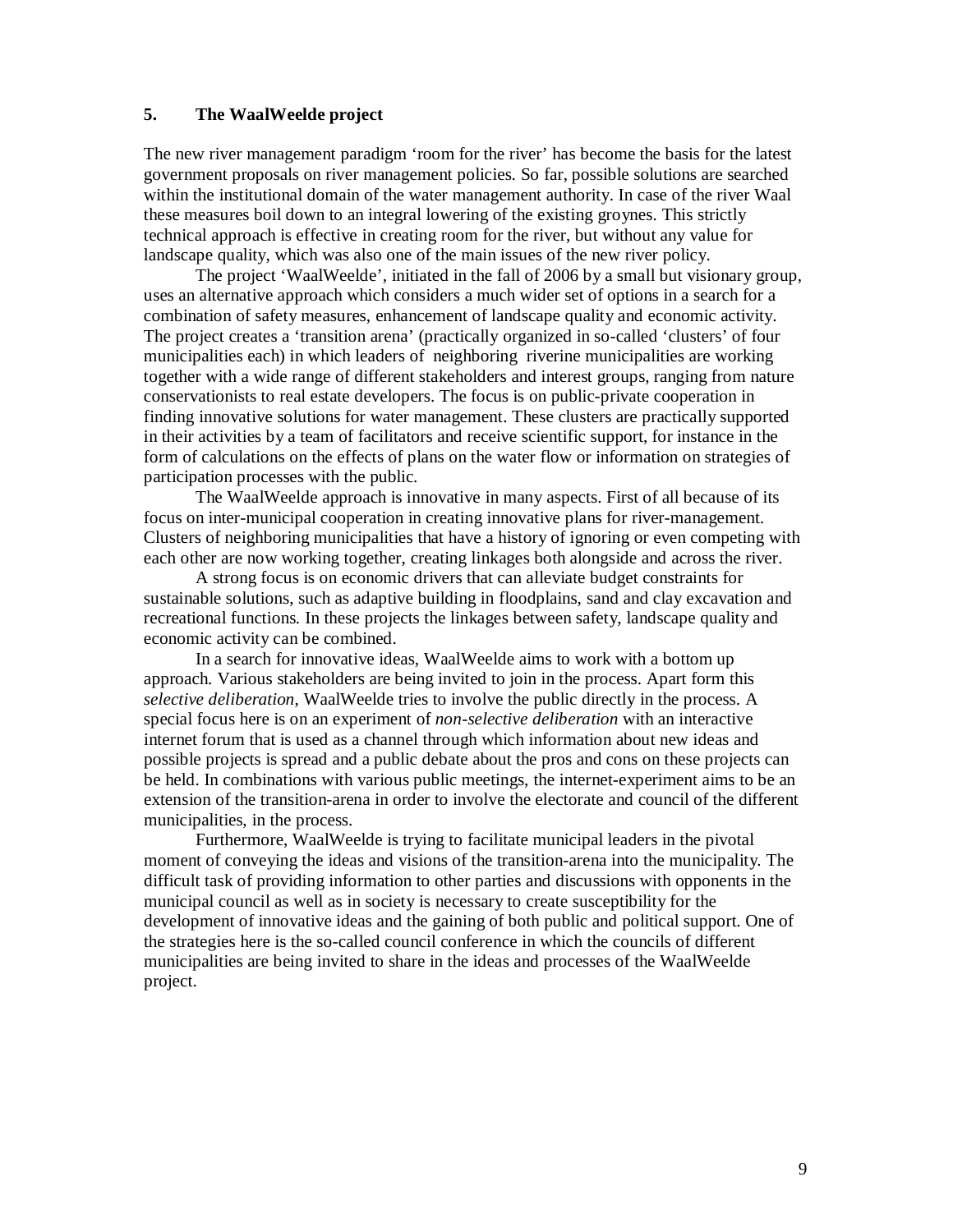### **6. Does this approach help fulfil the conditions for daring decision-making?**

Before answering the question whether the WaalWeelde approach is helping to fulfil the conditions for daring decision-making, first an overview of the results of the project until now is given. In the course of one year, WaalWeelde has resulted in a multitude of ideas and plans for spatial developments aimed at combining 'room for the river' with spatial quality. These plans were made on the local and regional level in a cooperation of neighboring municipalities, market parties and interest groups and have both long-term and short-term characteristics. The aim is to implement and realize short term characteristics as soon as possible, in order to create more public involvement and possible support for the long-term measures.

On the national level, a strong campaign in favor of the project has been initiated. The Dutch government has been made aware of the project and the benefits it can have as an alternative for the traditional technical approach. The first steps have been taken in creating policy opportunities in the field of national and international rules and regulations that connect local needs with supra-local demands and can mandate local administrators to initiate daring plans in the municipalities. Efforts are being made to widen the possibilities for exchange of flora and fauna throughout the complete Waal-region in the light of the European Nature-2000 policy. Other efforts are focused on the extending of the permits for experimental building in floodplains from only a few experiment locations to the complete floodplain area of all the participating municipalities alongside the Waal.

With the first Council-Conference on the way and the development of new strategies for using the interactive website as a public forum, the first steps have been made in order to involve the different municipalities in the process.

Overviewing these results, one can easily conclude that a lot has happened in one year. Therefore it can be said that, although the outcome and rate of success are at this time unclear, the project WaalWeelde has a stimulating effect on policy makers and policy making in the area of water-management along the river Waal.

In a first effort to relate the conditions for daring decision-making, as found in the interviews with individual daring administrators, with the practical activities of WaalWeelde in the last year, it appears that most efforts have been focused on what can be found in figure 2 under *Plan*, *Process* and *Players*.

As it was described above, WaalWeelde tries to create thorough plans that are complete, based on existing knowledge and have both a short-term and long-term timeframe. These different time-frames are used in an effort to be able to realize short-term implementation as a part of the decision-making process. Furthermore the project takes many efforts in being communicative towards all the parties in the process. In the efforts to create the above mentioned policy opportunities the element of using the rules is found. With this, the networks in politics and society are being addressed.

When considering the model for conditions of daring decision-making it can be concluded that the personal characteristics of key-figures, in the case of the model this is the public administrator, are of great importance. Remarkably, WaalWeelde has shown very little focus on these personal conditions, found in the model in the first category. It is yet unclear whether in a group process such as WaalWeelde this key-role necessarily falls upon the public administrator, or can also be fulfilled by others that may inspire the process. Although it is hoped that this may be the case, energy and capacity problems may crop up.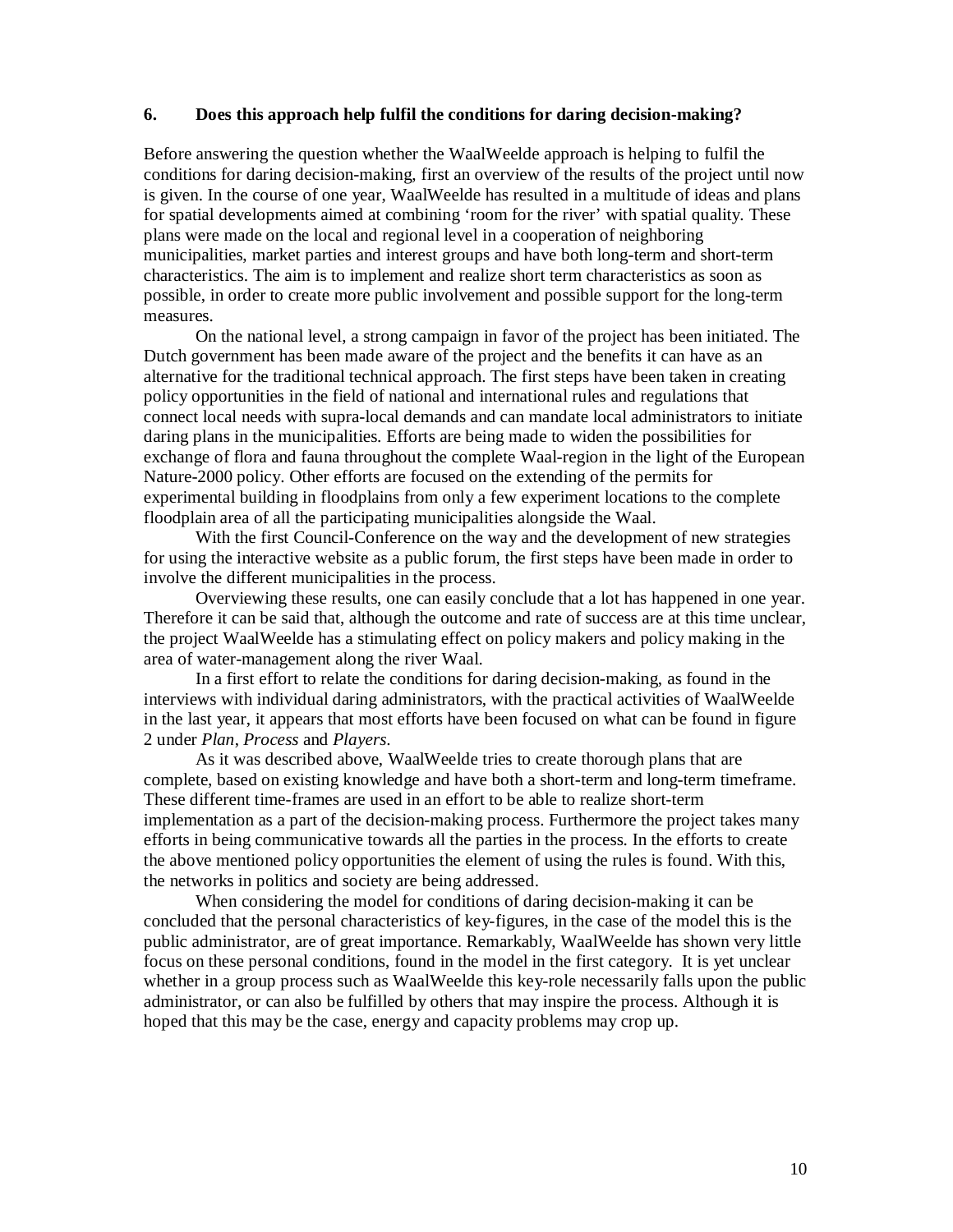# **7. Discussion**

Daring decision-making, in the case of the individual municipal administrator seems risky business. The outcome of the policy-making process is unclear, it is unknown if there is any support, both in politics and in society and it is uncertain if this support will eventually develop. Based on this, daring decision-making can be defined, informally, as making decisions whilst betting on future public- and political support.

Looking at the quotes from the interviews described above, we can possibly deduct that public administrators of the daring type argue that confidence in yourself and the proposed policy as being truly representative of the people's will, is the best way to deal with this insecurity.

Based on the data obtained so far combined with theoretical insights, a first attempt of a more formal definition can be formulated, exploring the philosophical definitions of *the general will* and the *will of all*, as they are found in the work of Rousseau (1968). In his Social Contract, Rousseau distinguishes between the general will, being an intrinsic will in society as a whole and in all its members, and the will of all which is the aggregation of all individual needs. This distinction might also be found in the conflicting relation of short-term versus long-term perspectives in present day society and specifically with the problems of river management. Although every individual citizen will, to some extent, understand and acknowledge the general will (e.g. in the form of a retention area that increases the safety of the river-area), he or she will not be able to make decisions based on this general will (some individual's house might be located exactly in this area). The task to make such decisions in a democracy falls upon the democratically chosen representatives of the people. Municipal administrators must have the long term vision in order to pursue the general will as representative of the people, who are mostly preoccupied with the pursuit of their own shortterm, individual interests.

It is assumed in this paper that, in order to bring an element of daring democracy into the municipal decision-making context which consists of both representative and deliberative elements, this long term vision (and in Rousseau's terms: the representation of the general will) is crucial.

Such a statement may raise various questions. How, for instance, does this relate to a process such as WaalWeelde? Can we extend the model for daring decisions based on the individual daring administrators that were interviewed to the practice of WaalWeelde where public administrators find themselves in a process of making plans together with many parties? Is this transition arena, composed out of various stakeholders within society, a possible representation of the general will? And if so, who is responsible for making sure that it does generate plans that strive to achieve the general will? In order to answer these important questions, further research and scientific debate on this matter is needed.